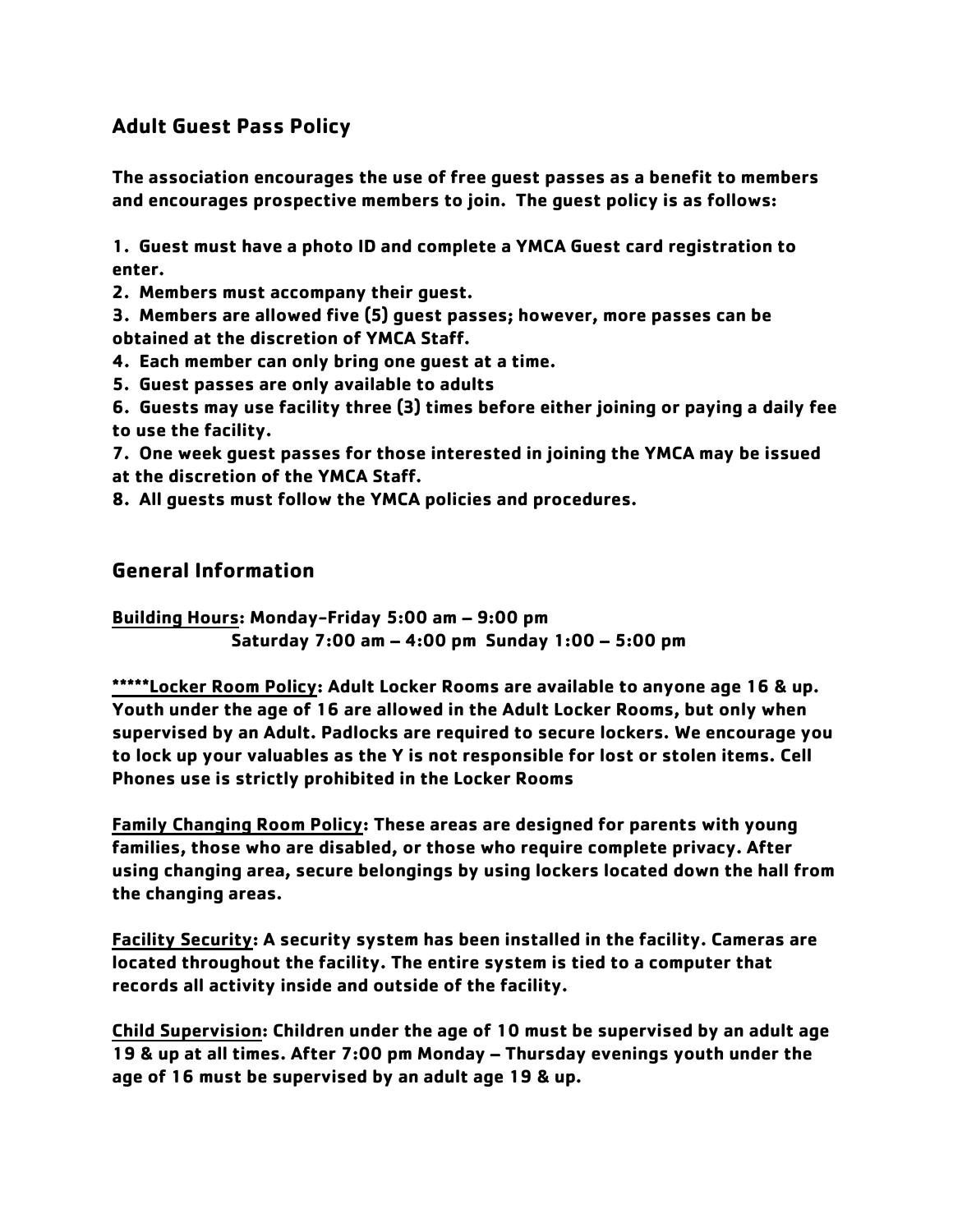**Youth and Family Gymnasium: Supervised area of the Y with a rock climbing wall, exergaming equipment, ping pong, board games and court space. Children ages 6-9 must be signed in by parent. Hours: Mon-Thurs 4:00-8:00 pm/ Saturdays 11:00 am-3:00 pm & Sundays 1:00-5:00 pm(beginning Sept. 30th)**

**Indoor Track: Three lane track for running and/or walking. Youth ages 6-13 must be accompanied by an adult when using track.** 

**YMCA Member Code of Conduct**

- **1. The YMCA is committed to providing a safe and welcoming environment for all members and guests. To promote safety and comfort for all, we ask all individuals to act appropriately at all times when they are in our facility or participating in programs.**
- **2. We expect persons using the YMCA to behave in a mature, responsible way, and to respect the rights and dignity of others. Our Code of Conduct does not permit language or any action that can hurt or frighten another person, or that falls below a generally accepted standard of conduct.**
- **3. Prohibited actions specifically include:** 
	- **Inappropriate attire.**
	- **Angry or vulgar language, includes swearing, name calling or shouting.**
	- **Physical contact with another person in any angry or threatening way.**
	- **Any demonstration of sexual activity or sexual contact with another person.**
	- **Harassment or intimidation by words, gestures or body language.**
	- **Theft or behavior that results in destruction of property.**
	- **Carrying or concealing any weapons, or devices or objects that could be used as weapons.**
	- **Using, under the influence of, or possessing illegal drugs or alcohol on YMCA property, in YMCA vehicles or YMCA sponsored programs.**
- **4. Loitering is not permitted in or outside the YMCA.**
- **5. Smoking is not permitted in or outside the YMCA.**
- **6. Members and guests are encouraged to be responsible for their personal comfort and safety, and to ask any person whose behavior threatens their comfort to refrain. If a member or guest is uncomfortable confronting the person directly, they should report behavior to a staff person.**